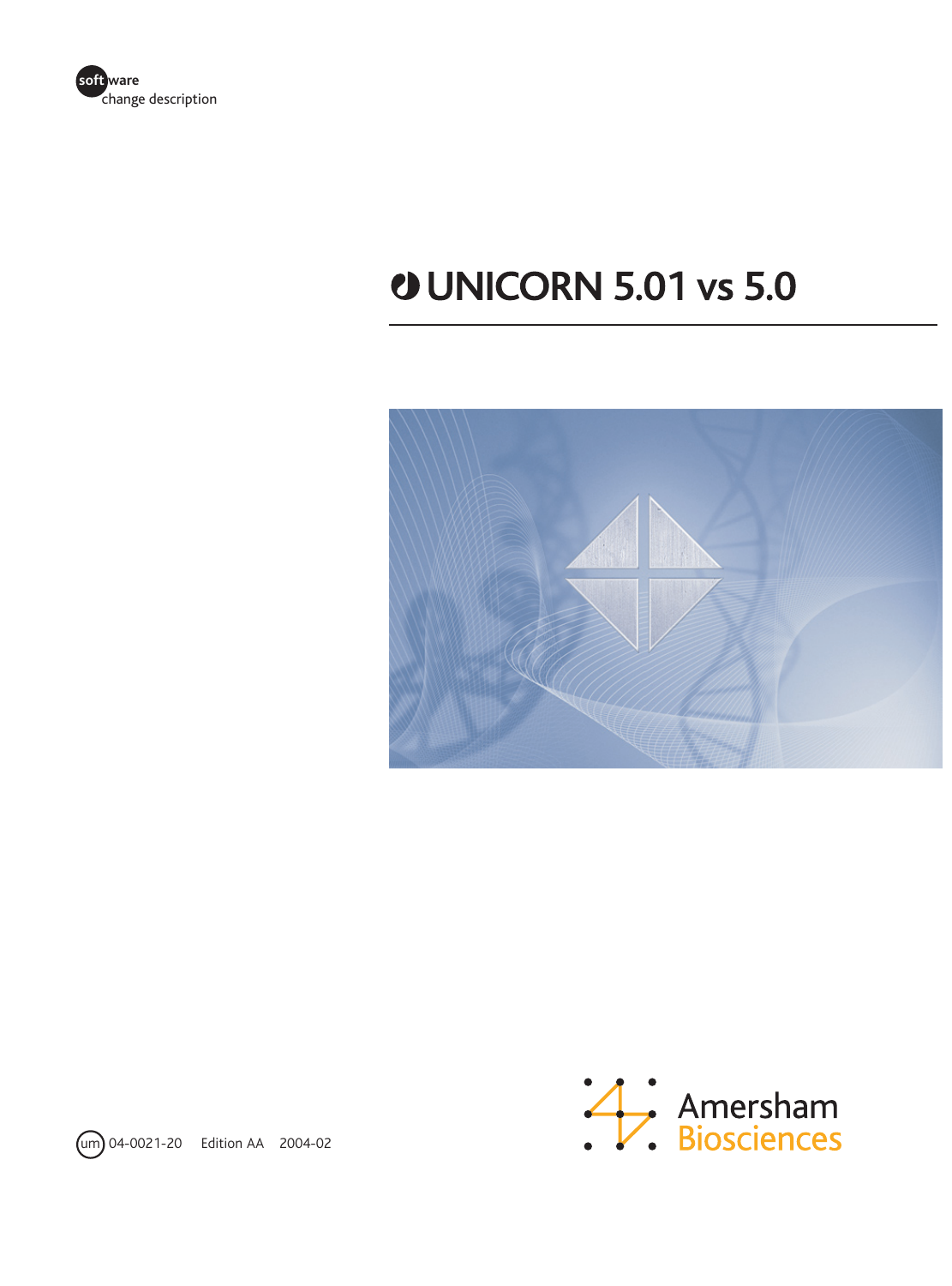## **Introduction**

**This document describes the implemented changes and improvements in UNICORNTM 5.01 compared to version 5.0.**

## **Installation options**

The installation program features a selection of either a standard version of UNICORN for general ÄKTA™ systems and Ettan™ LC systems, or the following special versions:

> UNICORN for ÄKTAxpress™ UNICORN for ÄKTA oligopilot™ UNICORN for BioProcess™